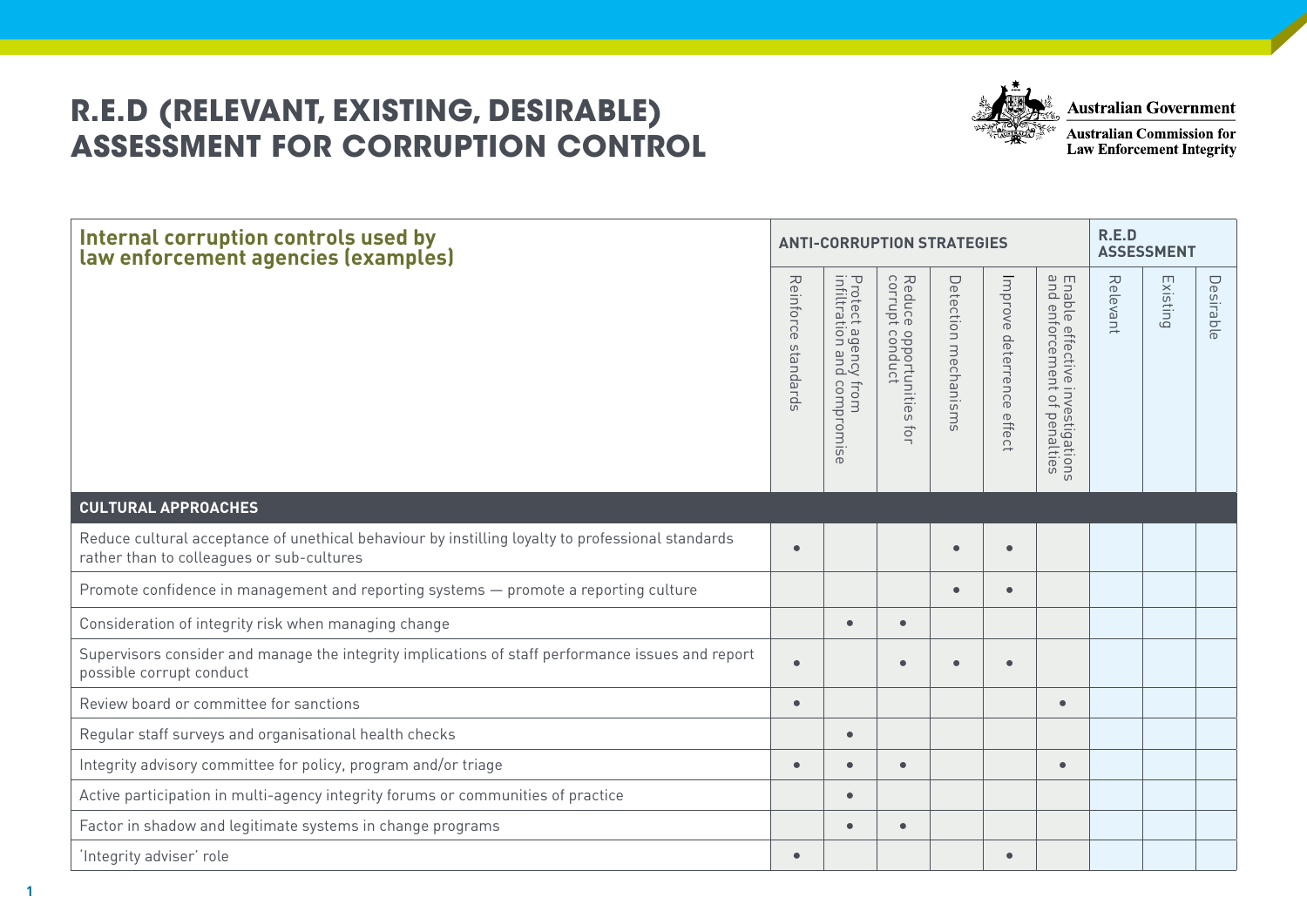| Internal corruption controls used by<br>law enforcement agencies (examples)                                                                                                                               |                        | <b>ANTI-CORRUPTION STRATEGIES</b>                  | R.E.D<br><b>ASSESSMENT</b>                                                  |                         |                           |                                                                 |          |          |           |
|-----------------------------------------------------------------------------------------------------------------------------------------------------------------------------------------------------------|------------------------|----------------------------------------------------|-----------------------------------------------------------------------------|-------------------------|---------------------------|-----------------------------------------------------------------|----------|----------|-----------|
|                                                                                                                                                                                                           | Reinforce<br>spuepuess | Protect agency from<br>infiltration and compromise | Reduce<br>corrupt<br>e opportunities :<br>t conduct<br>$\overrightarrow{O}$ | Detection<br>mechanisms | Improve deterrence effect | Enable effective investigations<br>and enforcement of penalties | Relevant | Existing | Desirable |
| <b>COMMUNICATIONS</b>                                                                                                                                                                                     |                        |                                                    |                                                                             |                         |                           |                                                                 |          |          |           |
| 'Sunshine' policy (controlled, formal release of information about the outcome of corruption and<br>misconduct investigations, investigation debriefs for affected staff, capturing of 'lessons learned') | $\bullet$              |                                                    |                                                                             |                         | $\bullet$                 |                                                                 |          |          |           |
| Tone from the top and from the bottom                                                                                                                                                                     | $\bullet$              |                                                    |                                                                             |                         | $\bullet$                 |                                                                 |          |          |           |
| Adopt behavioural insights practices in communications (i.e. 'nudge theory')                                                                                                                              | $\bullet$              |                                                    |                                                                             |                         | $\bullet$                 |                                                                 |          |          |           |
| Messages crafted to normalise desired behaviours and anticipate unintended consequences                                                                                                                   | $\bullet$              | $\bullet$                                          |                                                                             |                         | $\bullet$                 |                                                                 |          |          |           |
| Integrity messaging integrated into all agency communications                                                                                                                                             | $\bullet$              | $\bullet$                                          |                                                                             |                         | $\bullet$                 |                                                                 |          |          |           |
| RECRUITMENT AND ONBOARDING PRACTICES                                                                                                                                                                      |                        |                                                    |                                                                             |                         |                           |                                                                 |          |          |           |
| Pre-recruitment screening                                                                                                                                                                                 |                        | $\bullet$                                          |                                                                             |                         |                           |                                                                 |          |          |           |
| Suitability testing (including psychometrics)                                                                                                                                                             |                        | $\bullet$                                          | $\bullet$                                                                   |                         |                           |                                                                 |          |          |           |
| Tiered security assessment                                                                                                                                                                                |                        | $\bullet$                                          |                                                                             |                         |                           |                                                                 |          |          |           |
| Referee checking (including personal and professional referees, non-nominated referees and open<br>source check on suitability of referee)                                                                |                        | $\bullet$                                          | $\bullet$                                                                   |                         |                           |                                                                 |          |          |           |
| Recruiting for diversity                                                                                                                                                                                  |                        | $\bullet$                                          | $\bullet$                                                                   |                         |                           |                                                                 |          |          |           |
| Risk analysis for secondment arrangements (including warranty arrangements)                                                                                                                               |                        | $\bullet$                                          | $\bullet$                                                                   |                         |                           |                                                                 |          |          |           |
| Open source social media checks                                                                                                                                                                           |                        | $\bullet$                                          | $\bullet$                                                                   |                         |                           |                                                                 |          |          |           |
| Exit management systems                                                                                                                                                                                   |                        | $\bullet$                                          | $\bullet$                                                                   |                         |                           |                                                                 |          |          |           |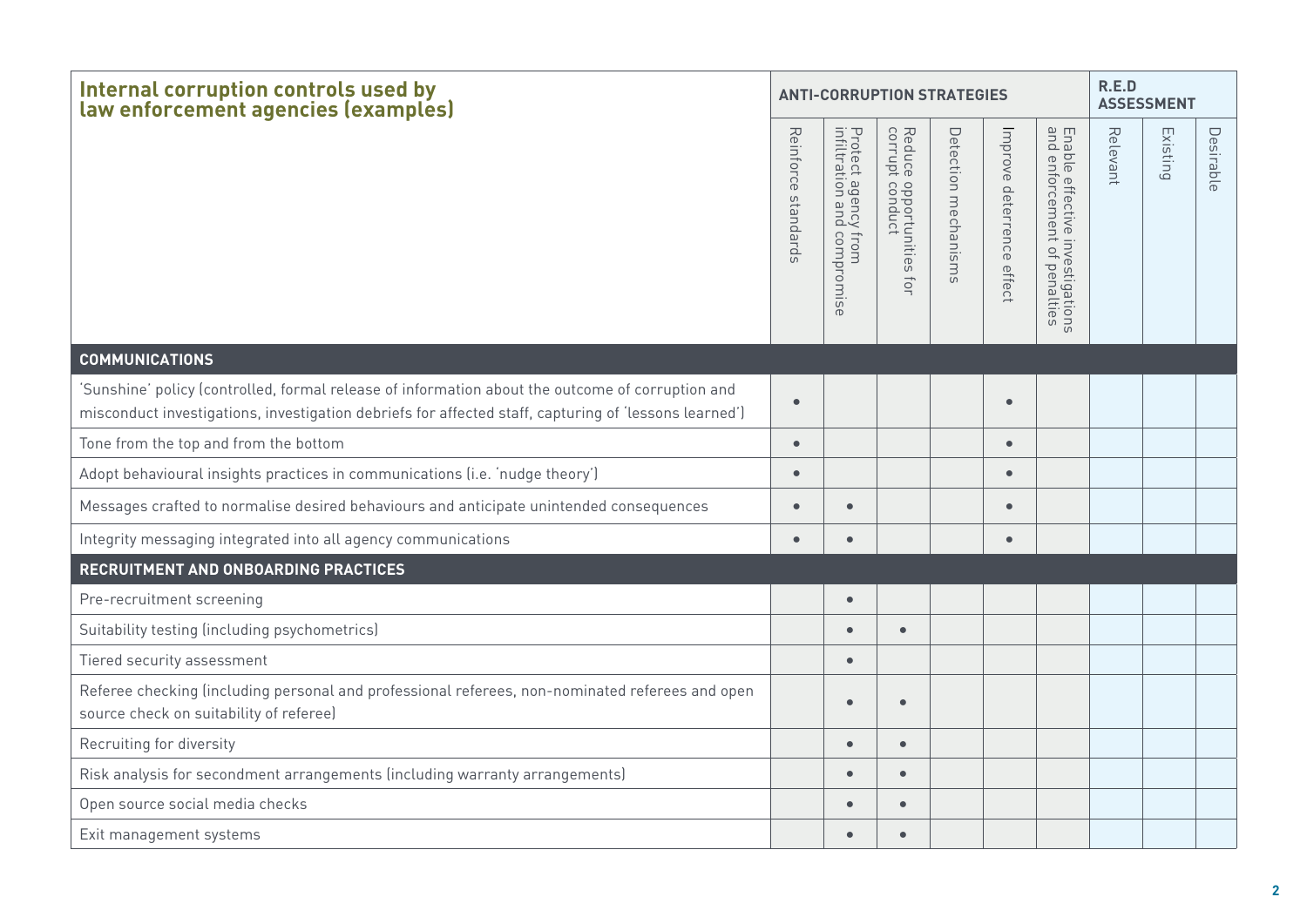| Internal corruption controls used by<br>law enforcement agencies (examples)                                                | <b>ANTI-CORRUPTION STRATEGIES</b> |                                                                | R.E.D<br><b>ASSESSMENT</b>                                            |                      |                           |                                                                 |          |          |           |
|----------------------------------------------------------------------------------------------------------------------------|-----------------------------------|----------------------------------------------------------------|-----------------------------------------------------------------------|----------------------|---------------------------|-----------------------------------------------------------------|----------|----------|-----------|
|                                                                                                                            | Reinforce<br>standards            | Protect agency !<br>infiltration and<br>y from<br>1 compromise | Reduce<br>corrupt<br>e opportunities :<br>t conduct<br>$\overline{O}$ | Detection mechanisms | Improve deterrence effect | Enable effective investigations<br>and enforcement of penalties | Relevant | Existing | Desirable |
| <b>TRAINING AND DEVELOPMENT</b>                                                                                            |                                   |                                                                |                                                                       |                      |                           |                                                                 |          |          |           |
| Ethics and integrity training / corruption-risk awareness raising                                                          | $\bullet$                         |                                                                | $\bullet$                                                             | $\bullet$            |                           |                                                                 |          |          |           |
| Induction ethics and integrity training                                                                                    | $\bullet$                         |                                                                | $\bullet$                                                             |                      |                           |                                                                 |          |          |           |
| Targeted case study development and use                                                                                    | $\bullet$                         | $\bullet$                                                      | $\bullet$                                                             | $\bullet$            |                           |                                                                 |          |          |           |
| Front-line of corruption control' middle management training                                                               | $\bullet$                         | $\bullet$                                                      | $\bullet$                                                             | $\bullet$            |                           |                                                                 |          |          |           |
| <b>WHISTLEBLOWER AND REPORTING SYSTEMS</b>                                                                                 |                                   |                                                                |                                                                       |                      |                           |                                                                 |          |          |           |
| Designated reporting channels                                                                                              |                                   | $\bullet$                                                      |                                                                       | $\bullet$            |                           |                                                                 |          |          |           |
| 'Professional reporting' internal whistleblower schemes - support and encourage reporters<br>and whistleblowers            | $\bullet$                         | $\bullet$                                                      |                                                                       | $\bullet$            |                           |                                                                 |          |          |           |
| Obligation for staff members to report misconduct and suspected misconduct<br>(including self-reports on integrity issues) | $\bullet$                         |                                                                |                                                                       | $\bullet$            |                           |                                                                 |          |          |           |
| Proportionate responses to ethical failures                                                                                | $\bullet$                         |                                                                |                                                                       | $\bullet$            | $\bullet$                 |                                                                 |          |          |           |
| Systems to deal with complaints and reports from outside the agency or the public                                          | $\bullet$                         |                                                                |                                                                       |                      | $\bullet$                 |                                                                 |          |          |           |
| <b>EARLY INTERVENTION STRATEGIES</b>                                                                                       |                                   |                                                                |                                                                       |                      |                           |                                                                 |          |          |           |
| IT security audits, data security standards, 'red flag' analysis                                                           |                                   |                                                                |                                                                       | $\bullet$            |                           |                                                                 |          |          |           |
| Personnel security, approvals or assessments                                                                               | $\bullet$                         | $\bullet$                                                      |                                                                       | $\bullet$            |                           |                                                                 |          |          |           |
| Ongoing organisational suitability assessment (regular and repeated)                                                       | $\bullet$                         | $\bullet$                                                      |                                                                       | $\bullet$            |                           |                                                                 |          |          |           |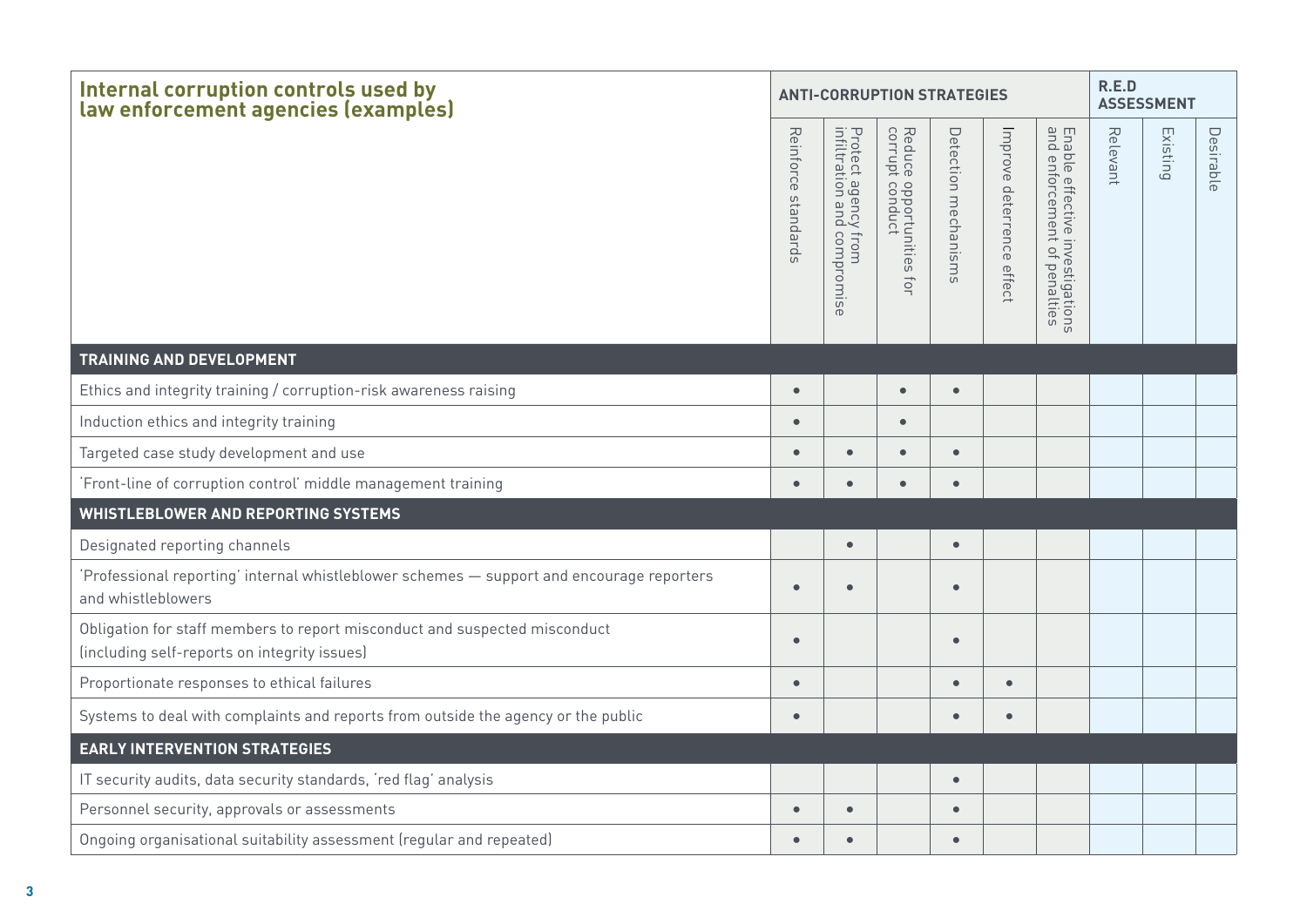| Internal corruption controls used by<br>law enforcement agencies (examples)                                                                      |                        | <b>ANTI-CORRUPTION STRATEGIES</b>                            |                                                            | R.E.D<br><b>ASSESSMENT</b> |                           |                                                                         |          |          |           |
|--------------------------------------------------------------------------------------------------------------------------------------------------|------------------------|--------------------------------------------------------------|------------------------------------------------------------|----------------------------|---------------------------|-------------------------------------------------------------------------|----------|----------|-----------|
|                                                                                                                                                  | Reinforce<br>spuepuess | Protect agency<br>infiltration and<br>y from<br>1 compromise | Reduce<br>corrupt<br>e opportunities :<br>t conduct<br>ĮOI | Detection<br>mechanisms    | Improve deterrence effect | Enal<br>and<br>ble effective investigations<br>enforcement of penalties | Relevant | Existing | Desirable |
| Intelligence led target development (Person)                                                                                                     |                        | $\bullet$                                                    |                                                            | $\bullet$                  |                           |                                                                         |          |          |           |
| Vulnerabilities assessment of work type, functions and assets (Purpose)                                                                          |                        | $\bullet$                                                    | $\bullet$                                                  |                            |                           |                                                                         |          |          |           |
| Environment risk-profiling of sites and teams (Place)                                                                                            |                        | $\bullet$                                                    | $\bullet$                                                  |                            |                           |                                                                         |          |          |           |
| Regular notifications of changes in circumstances (linked to declarable associations,<br>financial circumstances, conflicts of interest etc)     |                        | $\bullet$                                                    | $\bullet$                                                  |                            |                           |                                                                         |          |          |           |
| Quality review programs which target high corruption-risk investigations or other activities                                                     | $\bullet$              |                                                              | $\bullet$                                                  |                            |                           |                                                                         |          |          |           |
| Fusion approach' - coordinated intelligence collection and analysis, cooperation with other law<br>enforcement or criminal intelligence agencies |                        | $\bullet$                                                    |                                                            | $\bullet$                  |                           |                                                                         |          |          |           |
| Mandatory random alcohol and drug testing, and targeted testing following critical incidents                                                     | $\bullet$              |                                                              |                                                            |                            | $\bullet$                 |                                                                         |          |          |           |
| Confidante networks                                                                                                                              | $\bullet$              |                                                              | $\bullet$                                                  |                            |                           |                                                                         |          |          |           |
| <b>CORRUPTION RISK ASSESSMENT AND MANAGEMENT</b>                                                                                                 |                        |                                                              |                                                            |                            |                           |                                                                         |          |          |           |
| Published Fraud and Corruption Control Plan                                                                                                      | $\bullet$              |                                                              | $\bullet$                                                  |                            |                           |                                                                         |          |          |           |
| Measures matched to risk                                                                                                                         |                        |                                                              | $\bullet$                                                  |                            |                           |                                                                         |          |          |           |
| Pressure testing                                                                                                                                 |                        |                                                              | $\bullet$                                                  | $\bullet$                  |                           |                                                                         |          |          |           |
| Regular risk management review (at set points and event triggers)                                                                                | $\bullet$              |                                                              | $\bullet$                                                  |                            |                           |                                                                         |          |          |           |
| Collection and analysis of data to identify emerging risk patterns and trends                                                                    |                        |                                                              | Ō                                                          |                            |                           |                                                                         |          |          |           |
| Integrity gateway in project and procurement governance                                                                                          | $\bullet$              |                                                              | $\bullet$                                                  |                            | $\bullet$                 |                                                                         |          |          |           |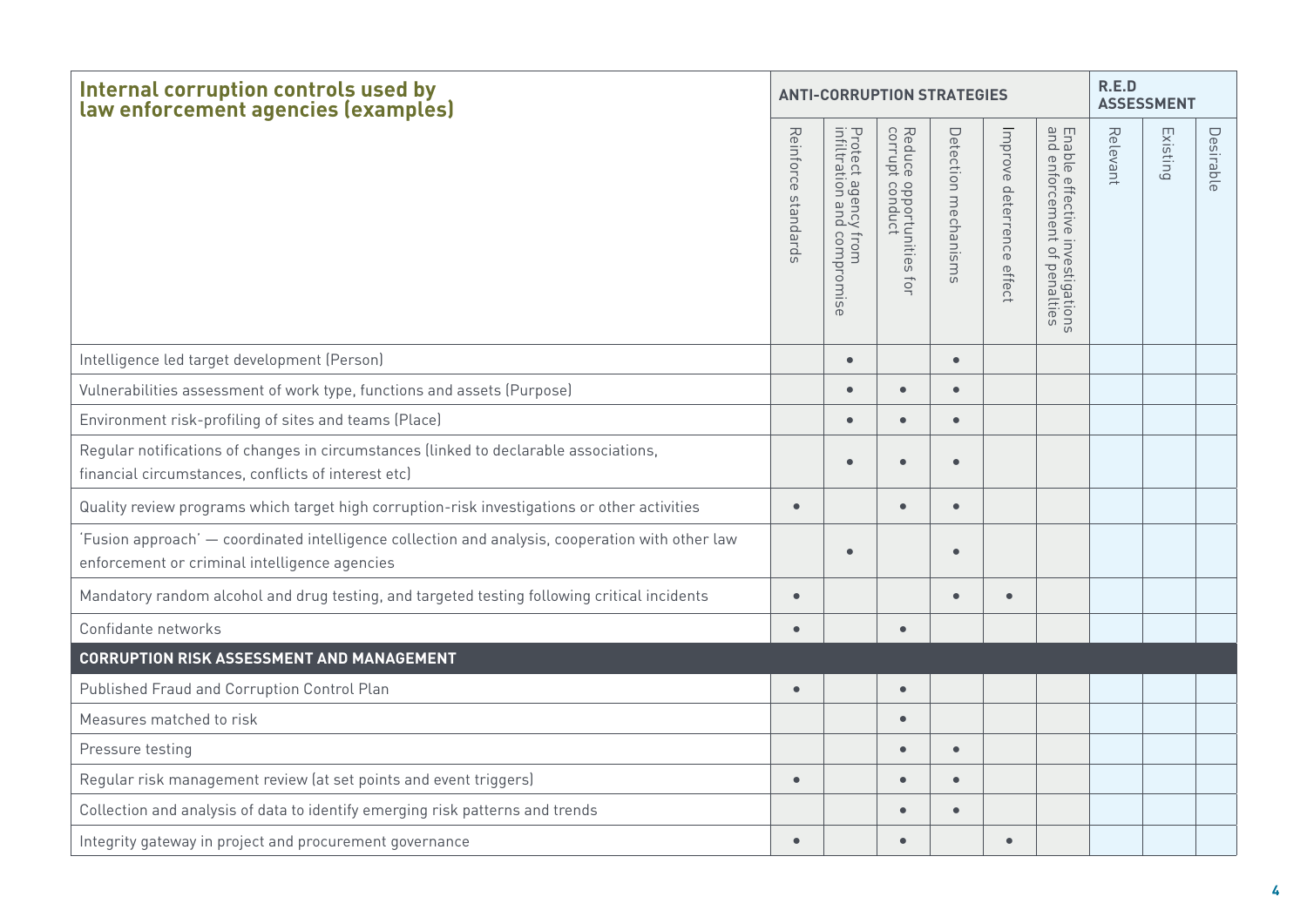| Internal corruption controls used by<br>law enforcement agencies (examples)            |                        | <b>ANTI-CORRUPTION STRATEGIES</b>                  |                                                            | R.E.D<br><b>ASSESSMENT</b> |                           |                                                                  |          |          |           |  |
|----------------------------------------------------------------------------------------|------------------------|----------------------------------------------------|------------------------------------------------------------|----------------------------|---------------------------|------------------------------------------------------------------|----------|----------|-----------|--|
|                                                                                        | Reinforce<br>spuepuess | Protect agency from<br>infiltration and compromise | Reduce<br>corrupt<br>e opportunities :<br>t conduct<br>for | Detection mechanisms       | Improve deterrence effect | Enal<br>ble effective investigations<br>enforcement of penalties | Relevant | Existing | Desirable |  |
| <b>POLICIES AND PRACTICES</b>                                                          |                        |                                                    |                                                            |                            |                           |                                                                  |          |          |           |  |
| Formal 'release of information' protocol                                               | $\bullet$              |                                                    | $\bullet$                                                  |                            |                           |                                                                  |          |          |           |  |
| Gifts and benefits policies                                                            | $\bullet$              | $\bullet$                                          | $\bullet$                                                  |                            |                           |                                                                  |          |          |           |  |
| 'Letter of comfort' - strict internal controls                                         | $\bullet$              |                                                    | $\bullet$                                                  |                            |                           |                                                                  |          |          |           |  |
| Secondary work and volunteering policies                                               | $\bullet$              | $\bullet$                                          | $\bullet$                                                  |                            |                           |                                                                  |          |          |           |  |
| Regular rotation of staff in high corruption-risk task areas                           | $\bullet$              |                                                    | $\bullet$                                                  | $\bullet$                  |                           |                                                                  |          |          |           |  |
| Strict record-keeping policies and practices, including relating to official notebooks | $\bullet$              |                                                    | $\bullet$                                                  | $\bullet$                  | $\bullet$                 |                                                                  |          |          |           |  |
| Mobile phone / internet usage auditing (overt)                                         | $\bullet$              |                                                    |                                                            | $\bullet$                  |                           |                                                                  |          |          |           |  |
| Declarable associations and conflict of interest policies                              | $\bullet$              | $\bullet$                                          | $\bullet$                                                  |                            |                           |                                                                  |          |          |           |  |
| Contact and incident reporting regime                                                  | $\bullet$              | $\bullet$                                          |                                                            | $\bullet$                  |                           |                                                                  |          |          |           |  |
| Corporate credit card and expenditure policy and controls                              | $\bullet$              |                                                    | $\bullet$                                                  |                            |                           |                                                                  |          |          |           |  |
| Financial assets and private interests declarations                                    | $\bullet$              | $\bullet$                                          | $\bullet$                                                  |                            |                           |                                                                  |          |          |           |  |
| Social media policies                                                                  | $\bullet$              | $\bullet$                                          | $\bullet$                                                  |                            |                           |                                                                  |          |          |           |  |
| Personal use of mobile phones policies                                                 | $\bullet$              | $\bullet$                                          | $\bullet$                                                  |                            |                           |                                                                  |          |          |           |  |
| Statement of Expectations for suppliers and business partners                          | $\bullet$              | $\bullet$                                          | $\bullet$                                                  |                            |                           |                                                                  |          |          |           |  |
| Overseas travel advices                                                                | $\bullet$              | $\bullet$                                          | $\bullet$                                                  | $\bullet$                  |                           |                                                                  |          |          |           |  |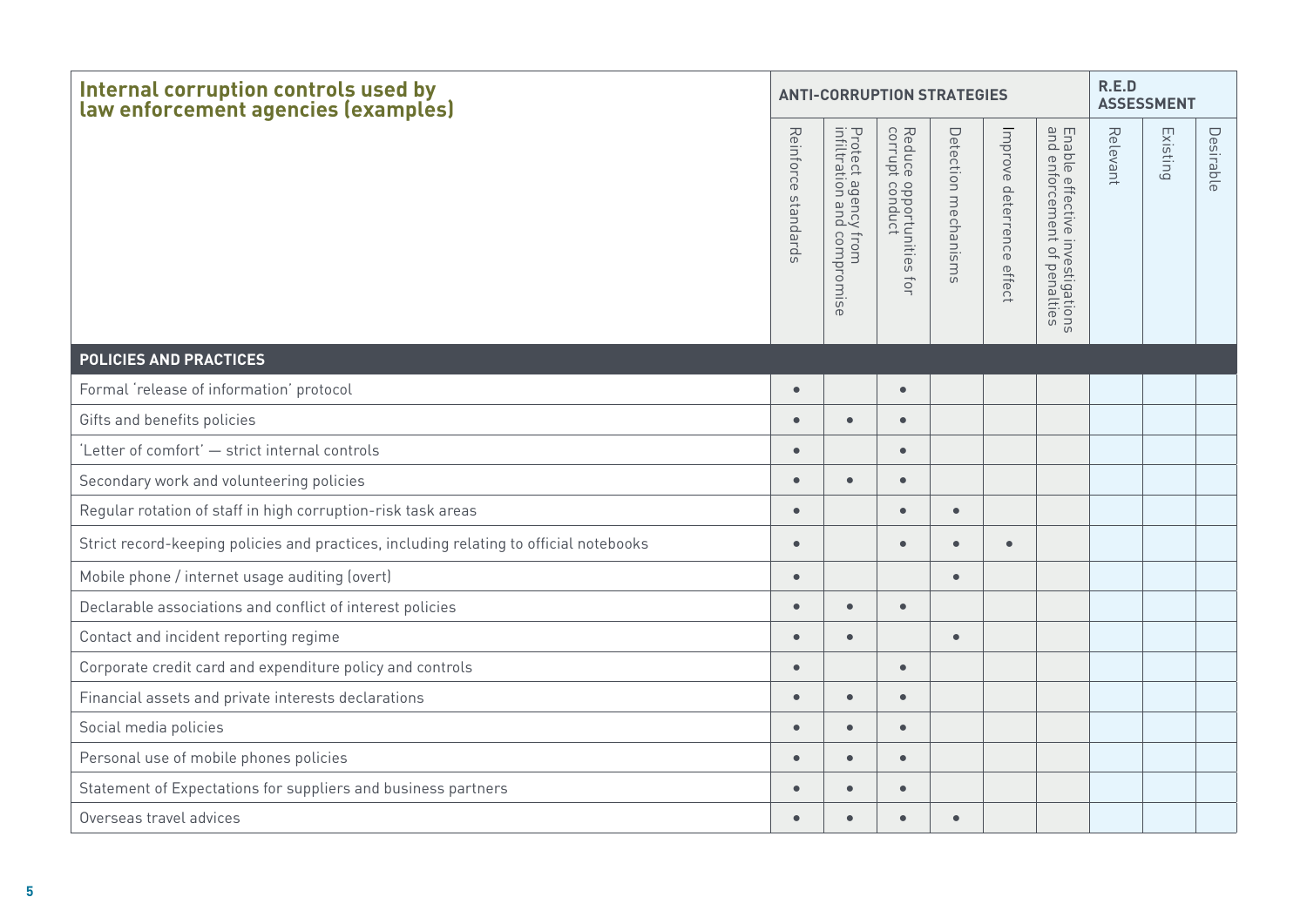| Internal corruption controls used by<br>law enforcement agencies (examples)                  |                        | <b>ANTI-CORRUPTION STRATEGIES</b>                                | R.E.D<br><b>ASSESSMENT</b>                                 |                         |                           |                                                                                                |          |          |           |
|----------------------------------------------------------------------------------------------|------------------------|------------------------------------------------------------------|------------------------------------------------------------|-------------------------|---------------------------|------------------------------------------------------------------------------------------------|----------|----------|-----------|
|                                                                                              | Reinforce<br>standards | Protect agency f<br>infiltration and c<br>y from<br>I compromise | Reduce<br>corrupt<br>e opportunities †<br>t conduct<br>for | Detection<br>mechanisms | Improve deterrence effect | Enable effective<br>and enforcemen<br>emen <sup>®</sup><br>e investigations<br>nt of penalties | Relevant | Existing | Desirable |
| ACCOUNTABILITY IN HIGH-RISK ACTIVITIES                                                       |                        |                                                                  |                                                            |                         |                           |                                                                                                |          |          |           |
| Intrusive powers - strict accountability regime comprising independent inspection of records | $\bullet$              |                                                                  |                                                            | $\bullet$               |                           |                                                                                                |          |          |           |
| Evidence Act requirements for interviews, such as 'caution' or 'Judge's' rules               | $\bullet$              |                                                                  | $\bullet$                                                  |                         |                           |                                                                                                |          |          |           |
| Controlled and auditable access to sensitive information and databases                       | $\bullet$              |                                                                  | $\bullet$                                                  | $\bullet$               | $\bullet$                 | $\bullet$                                                                                      |          |          |           |
| Controlled ability to inappropriately remove information from systems or premises            |                        | $\bullet$                                                        | $\bullet$                                                  |                         | $\bullet$                 |                                                                                                |          |          |           |
| Strict internal controls for covert human information source management                      |                        | $\bullet$                                                        | $\bullet$                                                  | $\bullet$               | $\bullet$                 |                                                                                                |          |          |           |
| Drug-handling policies and drug registry practices                                           |                        |                                                                  | $\bullet$                                                  | $\bullet$               | $\bullet$                 |                                                                                                |          |          |           |
| Property-handling controls                                                                   |                        |                                                                  | $\bullet$                                                  | $\bullet$               | $\bullet$                 |                                                                                                |          |          |           |
| Video and audio taping of searches and seizures                                              |                        |                                                                  | $\bullet$                                                  | $\bullet$               |                           | $\bullet$                                                                                      |          |          |           |
| Video and audio taping of interviews                                                         |                        |                                                                  | $\bullet$                                                  | $\bullet$               |                           | $\bullet$                                                                                      |          |          |           |
| 'Use of force' reporting policies and 'taser cam'                                            |                        |                                                                  | $\bullet$                                                  | $\bullet$               |                           |                                                                                                |          |          |           |
| Risk-based supervision                                                                       | $\bullet$              |                                                                  | $\bullet$                                                  |                         | $\bullet$                 |                                                                                                |          |          |           |
| Operational risk assessment and attentive management of corruption-vulnerable areas          |                        | $\bullet$                                                        | $\bullet$                                                  | $\bullet$               | $\bullet$                 |                                                                                                |          |          |           |
| Reduce operational discretion in high corruption-risk areas ('many hands' policy)            |                        |                                                                  | $\bullet$                                                  |                         |                           |                                                                                                |          |          |           |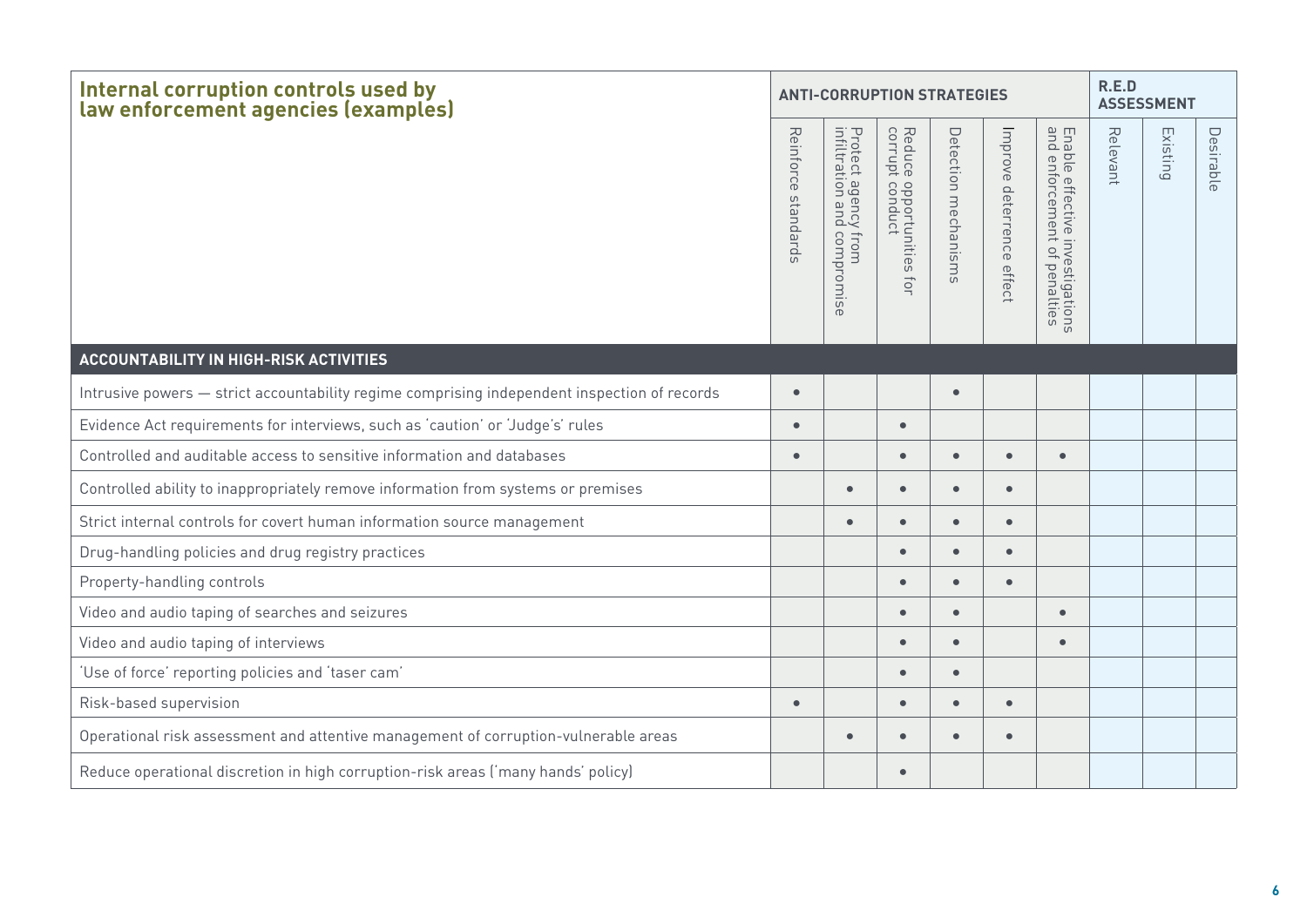| Internal corruption controls used by<br>law enforcement agencies (examples)                                                                    |                                         | <b>ANTI-CORRUPTION STRATEGIES</b>                                        | R.E.D<br><b>ASSESSMENT</b>                                                       |                         |                           |                                                                        |          |          |           |
|------------------------------------------------------------------------------------------------------------------------------------------------|-----------------------------------------|--------------------------------------------------------------------------|----------------------------------------------------------------------------------|-------------------------|---------------------------|------------------------------------------------------------------------|----------|----------|-----------|
|                                                                                                                                                | Reinforce<br>standard<br>$\overline{u}$ | Protect agency<br>infiltration and<br>/ from<br>  compromise<br>$\sigma$ | Reduce<br>corrupt<br>$rac{1}{2}$<br>pportunities<br>pnduct<br>$\overline{\circ}$ | Detection<br>mechanisms | Improve deterrence effect | Ena<br>and<br>ble effective investigations<br>enforcement of penalties | Relevant | Existing | Desirable |
| <b>INTERNAL INVESTIGATION POWERS AND PRACTICES</b>                                                                                             |                                         |                                                                          |                                                                                  |                         |                           |                                                                        |          |          |           |
| Documented investigative processes and tools                                                                                                   |                                         |                                                                          |                                                                                  |                         |                           | $\bullet$                                                              |          |          |           |
| Qualified internal investigators or access to external providers                                                                               |                                         |                                                                          |                                                                                  |                         |                           | $\bullet$                                                              |          |          |           |
| Investigation considers both specific and systemic implications                                                                                |                                         | $\bullet$                                                                | $\bullet$                                                                        | $\bullet$               | $\bullet$                 |                                                                        |          |          |           |
| Coercive interview powers (via external agency and/or internal), including a disciplinary offence<br>for failing to attend or answer questions |                                         |                                                                          |                                                                                  |                         |                           |                                                                        |          |          |           |
| Targeted integrity testing programs                                                                                                            |                                         |                                                                          |                                                                                  |                         | $\bullet$                 | $\bullet$                                                              |          |          |           |
| <b>CEO'S EMPLOYMENT POWERS</b>                                                                                                                 |                                         |                                                                          |                                                                                  |                         |                           |                                                                        |          |          |           |
| Ability to declare that dismissal was for serious misconduct, with limited appeal right                                                        |                                         | $\bullet$                                                                | $\bullet$                                                                        |                         | $\bullet$                 | $\bullet$                                                              |          |          |           |
| Power to refuse resignation                                                                                                                    |                                         | $\bullet$                                                                |                                                                                  |                         |                           | $\bullet$                                                              |          |          |           |
| Ability to issue 'Orders' about standards and conduct that would be binding on the workforce                                                   | $\bullet$                               |                                                                          | $\bullet$                                                                        |                         | $\bullet$                 |                                                                        |          |          |           |